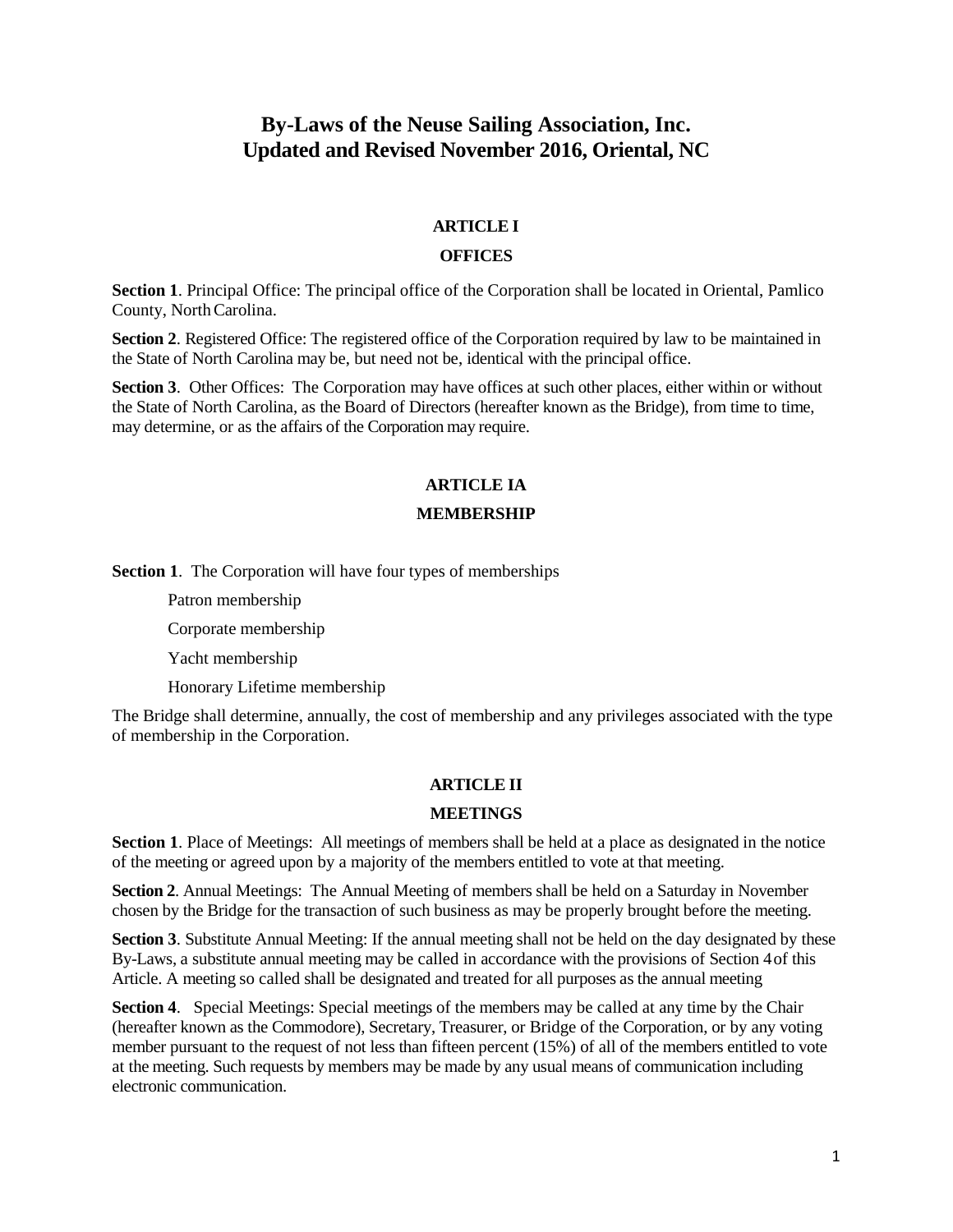**Section 5.** Notice of Meetings: Notice, by any usual means of communication including electronic communications, stating the time, place, day, and hour of the meeting shall be delivered not less than five nor more than 50 days before the date thereof by or at the direction of the Commodore, Secretary, Treasurer or other person calling the meeting, to each member of record of the Corporation.

In the case of an annual or substitute annual meeting, the notice of meeting need not specifically state the business to be transacted unless it is a matter upon which the vote of members is expressly required by the provisions of the North Carolina Non-Profit Corporation Act. In the case of a special meeting, the notice of meeting shall specifically state the purpose or purposes for which the meeting is called

**Section 6**. Voting Lists: A list of voting members (active membership list) shall be kept in electronic format by the Corporation. A hardcopy voting list shall not be required at meetings unless requested by the Bridge or by a voting member no less than two days prior to the date of the meeting. A record of those members voting at a meeting may be accomplished by a sign-in sheet at the time of the meeting.

**Section 7.** Quorum: Twenty percent of the memberships entitled to vote shall constitute a quorum at meetings of members. Each membership – yacht, patron, corporate, etc. -- shall be entitled to one vote for the purpose of doing the corporation business as outlined in the By-laws. If there is not a quorum at the opening of a meeting of members, that meeting may be adjourned by the vote of a majority of the members present. If a quorum is then constituted, the meeting may be reconvened by a majority of members present. Any business may then be transacted which might have been transacted at the original meeting.

The members at a meeting at which a quorum is present may continue to do business until adjournment, notwithstanding the withdrawal of enough members to leave less than a quorum in attendance.

**Section 8.** Voting: Each voting member shall be entitled to one vote on each matter submitted to a vote of members, all voting rights to be subject to the provisions of the corporate charter.

The vote of a majority of the votes entitled to be cast by the members present on any matter at a meeting of members at which a quorum is present shall be the act of the members on that matter, unless the vote of a greater number is required by law or the By-Laws of the Corporation. Voting on all matters shall be by voice vote or show of hands unless, prior to the voting on any matter, a demand for a ballot vote on such matter is made byany member present.

**Section 9**. Informal Action: Any action which may be taken at a meeting of the members may be taken without a meeting if a consent provided to the members by any commonly accepted means of communication, including electronic communications, that sets forth the action so taken, shall be approved by the majority of the persons who would be entitled to vote upon such action at a meeting. Approval may be by written signature or by electronic communication. Such informal actions shall be filed with the Secretary of the Corporation to be kept in the corporate minute book.

### **ARTICLE III**

### **DIRECTORS**

Section 1. General Powers: The business and affairs of the Corporation shall be managed by the Bridge or by such committees as the Bridge may establish pursuant to theseBy-Laws.

**Section 2**. Number, Term, and Qualifications:

Number: The Bridge of the Corporation shall consist of an odd number of members, but not less than eleven (11), which shall include the Commodore, a number of Vice Commodores as determined by the Bridge, a Secretary, Treasurer, the Past Commodore, and six additional members, also known as directors.

Terms: The term of the Commodore, Secretary, Treasurer, Vice Commodores, and immediate Past Commodore shall be for a period of one year. The terms of the remaining Bridge members, i.e., the directors, shall be for a period not greater than three years. The terms of these directors shall be staggered so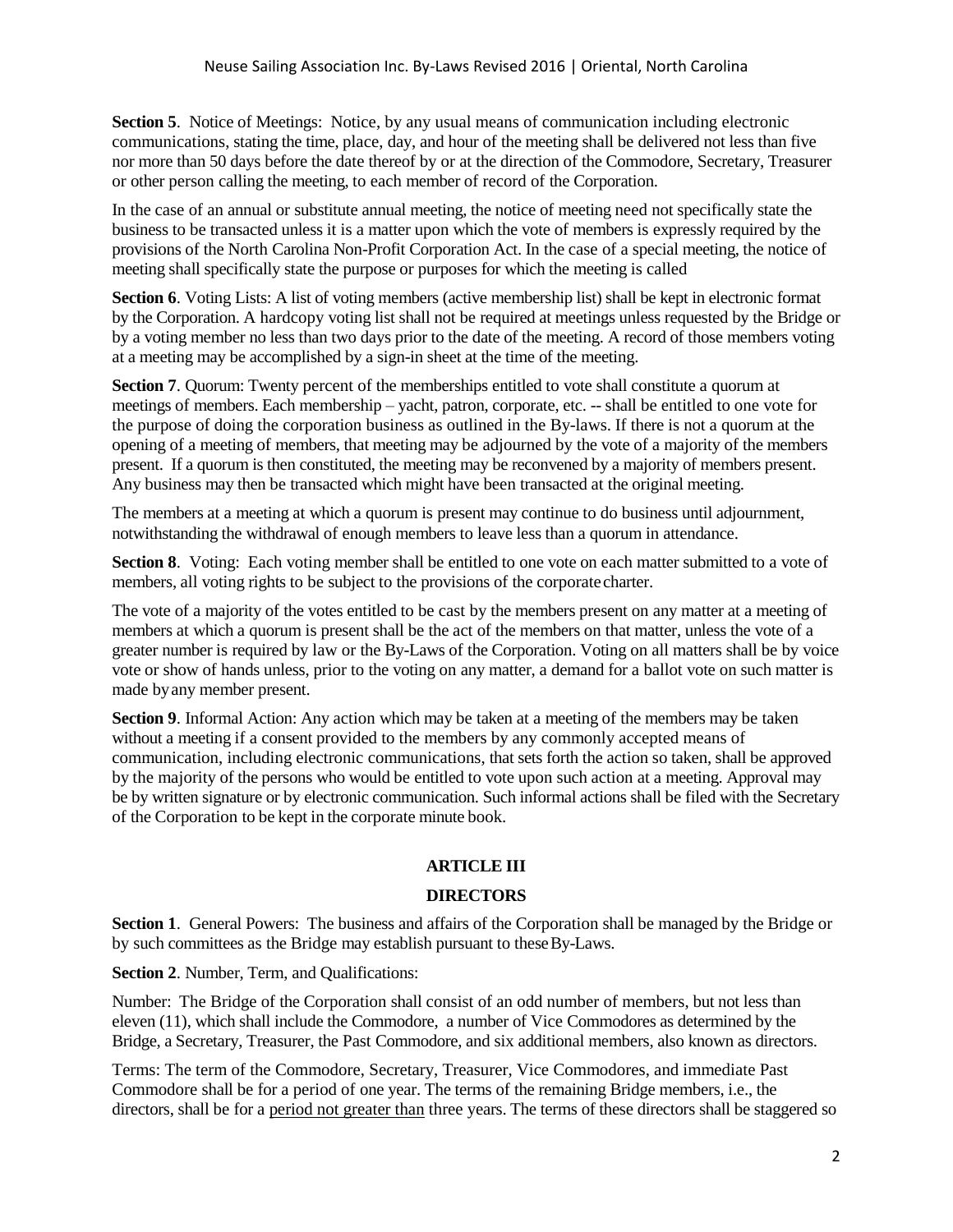that two members are appointed or elected each year.

Qualifications: All members of the Bridge must be members in good standing of the Neuse Sailing Association.

**Section 3**. Appointment and Election of the Bridge: Except as provided in Section 6 of this Article, the Bridge shall be elected at the annual meeting of the members; and those persons who receive the highest number of votes shall be deemed to have been elected. Election shall be by a show of hands or voice vote. If any member so demands, election of directors shall be by secret ballot.

**Section 4**. Removal of Members of the Bridge designated as directors: directors on the Bridge may be removed from office with or without cause by a vote of members at an election of the Bridge. If any directors so removed, new members may be elected at the same or any subsequent meeting.

**Section 5**. Vacancies: A vacancy occurring in the Bridge may be filled by a majority of the remaining members of the Bridge, though less than a quorum, or by the sole remaining member of the Bridge. However, a vacancy created by an increase in the authorized number of Bridge members shall be filled only by election at an annual meeting or at a special meeting of members called for that purpose. The members may elect a member to the Bridge at any time to fill any vacancy not filled by theBridge.

**Section 6.** Chairperson: The Bridge may elect a chairperson from their number at any meeting of the Bridge where the Commodore is not present. The chairperson shall preside at all meetings of the Bridge and perform such other duties as may be directed by the Bridge.

**Section 7**. Compensation: The Bridge shall not be compensated for their services as such, but the Bridge may provide for the payment of all expenses incurred in attending regular and special meetings of theBridge. Such expenses shall be reflected in the annual report of the Secretary, Treasurer and made available to members.

**Section 8.** Executive Committee: The Bridge may designate two or more of its members to constitute an Executive Committee to carry on the function of the Bridge by exercising all of the authority given said Bridge.

# **ARTICLE IV**

# **MEETINGS OF THE BRIDGE**

**Section 1**. Regular Meetings: A regular meeting of the Bridge shall be held immediately after, and at the same place as, the annual meeting of members. In addition, the Bridge may provide, by resolution, the time and place, either within or without the State of North Carolina, for the holding of additional regular meetings.

**Section 2**. Special Meetings: Special meetings of the Bridge may be called by or at the request of the Commodore or any two members of the Bridge. Such meetings may be held either within or without the State of NorthCarolina.

**Section 3**. Notice of Meetings: Regular meetings of the Bridge may be held without notifying the membership of the Corporation. The person or persons calling a special meeting of the Bridge shall, at least two days before the meeting, give notice thereof by any usual means of communication. Such notice need not specify the purpose for which the meeting is called.

Attendance by a Bridge member at any meeting shall constitute a waiver of notice of such meeting, except where a Bridge member attends a meeting for the expressed purpose of objecting to the transaction of any business because the meeting is not lawfully called.

**Section 4.** Quorum: A majority of the Bridge shall constitute a quorum for the transaction of business at any meeting of the Bridge.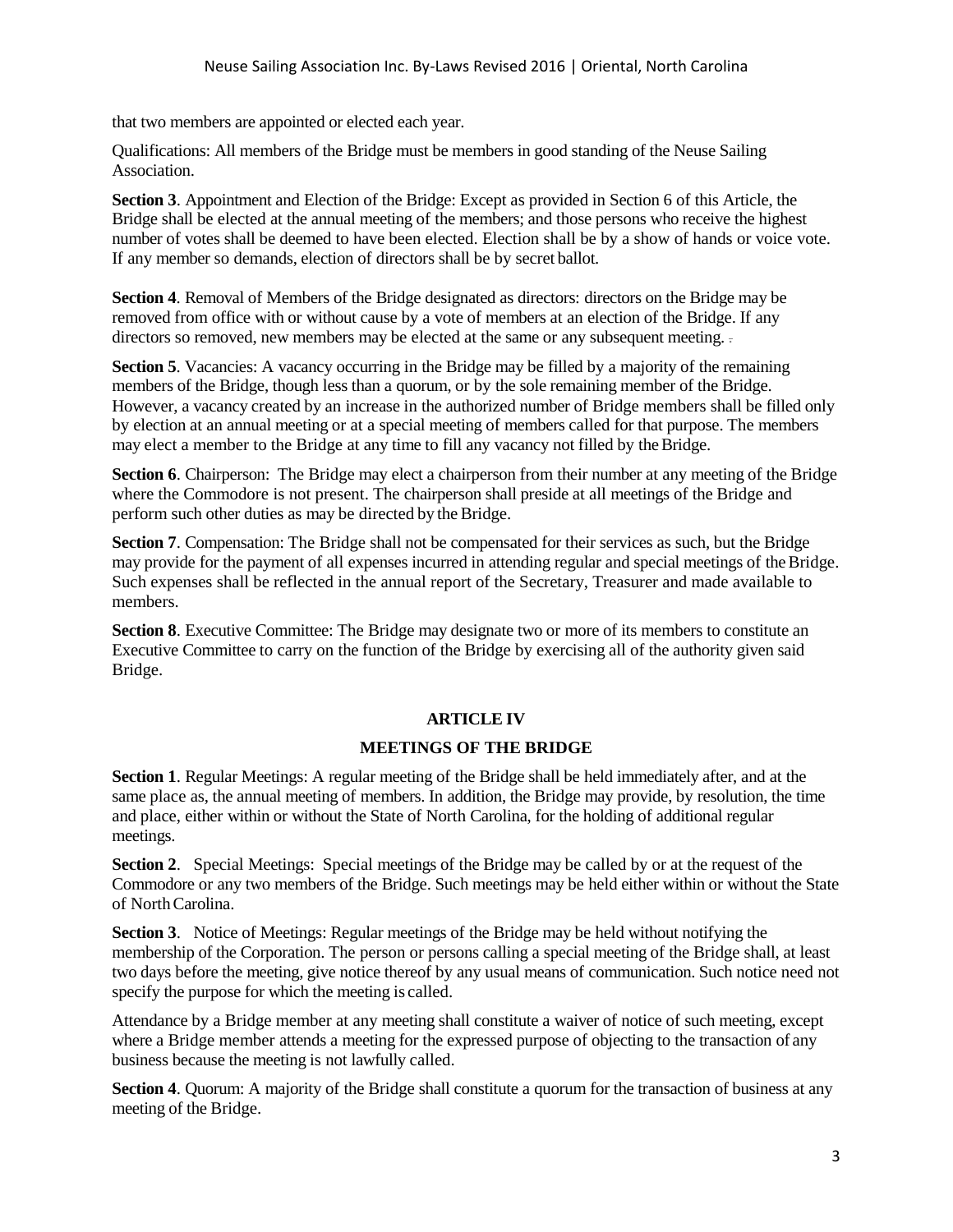**Section 5**. Manner of Acting: Except as otherwise provided in this section, the act of the majority of the members present at a meeting at which a quorum is present shall be the act of the Bridge.

The unanimous action or consent of the Bridge fixed by these By-Laws and duly elected shall be required to adopt a resolution, adopting, amending, or repealing any by-law or adopting a resolution to dissolve the Corporation without the action of the members.

**Section 6**. Informal Action by the Bridge: Action taken by a majority of the Bridge without a meeting is nevertheless an action of the Bridge if consent to the action in question is given by any usual means of communication by all members of the Bridge and is reflected in the minutes of the proceedings of the Bridge, whether done before or after the action so taken.

# **ARTICLE V**

# **OFFICERS**

**Section 1**. Number: The officers of the Corporation shall consist of a Commodore, a number of Vice Commodores as determined by the Bridge, a Secretary, Treasurer, and the immediate past Commodore, as elected by the voting members at the annual meeting.

**Section 2.** Election and Term: The officers of the Corporation shall be elected by the members at the annual meeting. Each officer shall hold office until his/her death, resignation, retirement, removal, disqualification, or his/her successor is elected and qualifies.

**Section 3**. Removal: Any officer may be removed, with or without cause by a vote of the membership of the Corporation.

**Section 4**. Compensation: The officers shall not be compensated for their services as such but the Bridge may provide for the payment of all expenses incurred by the officers in the conduct of the business of the Corporation. Such expenses shall be reflected in the annual report of the Secretary, Treasurer and made available to members.

**Section 5**. Commodore: The Commodore shall be the principal executive officer of the Corporation and, subject to the control of the Bridge, shall supervise and control the management of the Corporation in accordance with these By-Laws. She/he shall, when present, preside at all meetings of members. She/he shall sign, with any other proper officer, certificates for membership of the Corporation and any deeds, leases, mortgages, bonds, contracts, or other instruments which may be lawfully executed on behalf of the Corporation, except where required or permitted by law to be otherwise signed and executed and except where the signing and execution thereof shall be delegated by the Bridge to some other officer or agent and, in general, she/he shall perform all duties incident to the office of Commodore and such other duties as may be prescribed by the Bridge from time to time.

**Section 6**. Vice Commodores: The Vice Commodores unless otherwise determined by the Bridge, shall, in the absence or disability of the Commodore, perform the duties and exercise the powers of that office. In addition, she/he shall perform such other duties and have such other powers as the Bridge shall prescribe.

**Section 7**. Secretary: The Secretary shall keep accurate records of the acts and proceedings of all meetings of members and directors. She/he shall give all notices required by law and by these By-Laws. He/she shall have general charge of the corporate books and records. She/he shall have general charge of the membership lists of the Corporation and shall keep, at a publicly stated and recorded physical address, a record of members showing the name and address of each member and class of the membership held by each. She/he shall sign such instruments as may require her/his signature, and, in general, shall perform all duties incident to theoffice of Secretary and such other duties as may be assigned her/him from time to time by the Commodore or by the Bridge. The Secretary shall deliver a copy by usual means of communication including by electronic communication, of the latest such statement to any member on request.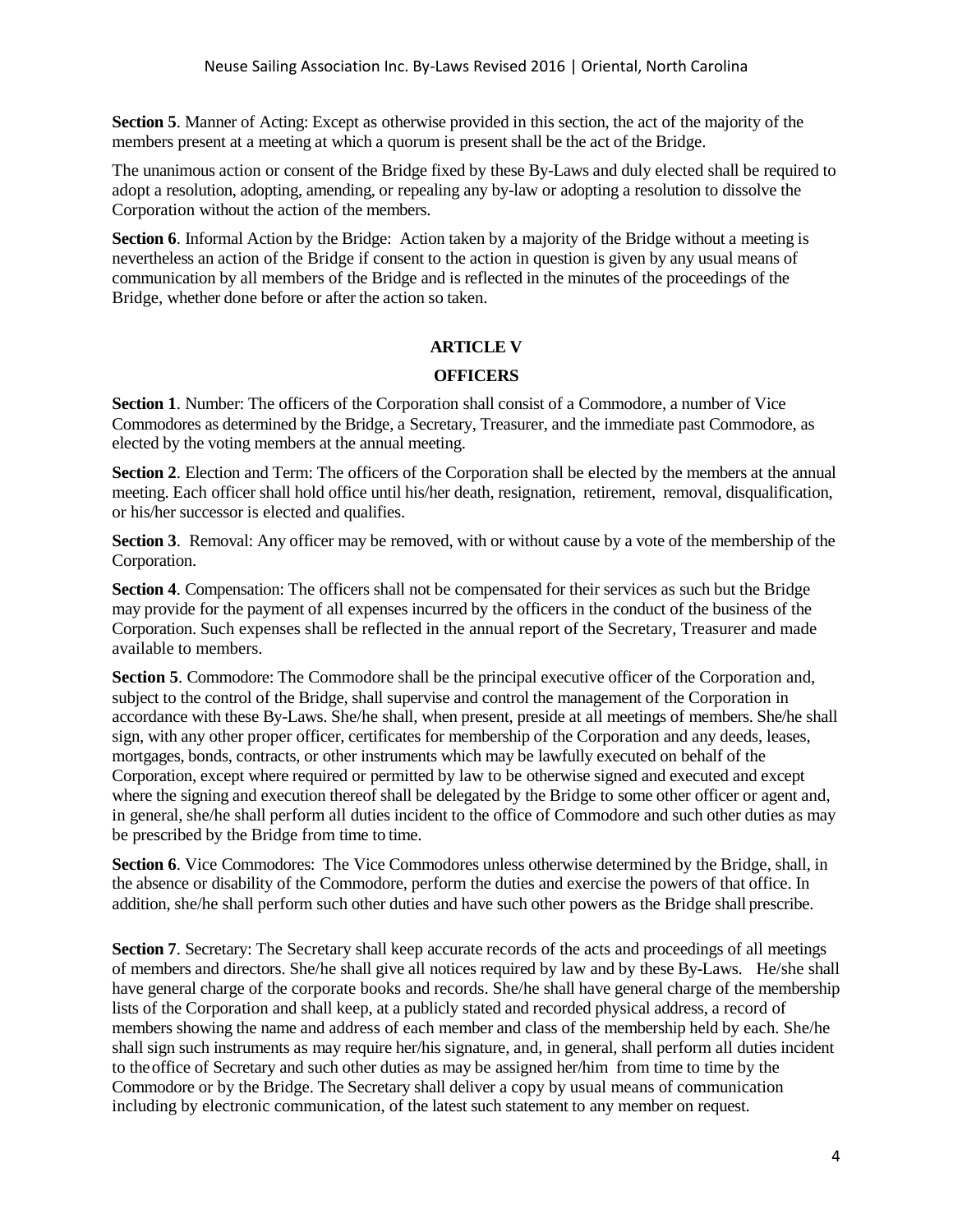**Section 8**. Treasurer: The Treasurer shall keep accurate records of the financial acts and proceedings of the Corporation. She/he shall give all notices required by law and by these By-Laws. He/she shall have general charge of the corporate financial books and records. She/he shall sign such instruments as may require her/his signature, and, in general, shall perform all duties incident to the office of Treasurer. The Treasurer shall also have custody of all funds and securities belonging to the Corporation and shall receive, deposit, or disburse the same under the direction of the Bridge. She/he shall keep full and accurate accounts of the finances of the Corporation in books especially provided for that purpose; and she/he shall cause a true statement of its assets and liabilities as of the close of each fiscal year and of the results of its operation and of changes in surplus and such fiscal year, all in reasonable detail, to bemade and kept at a publicly stated and recorded physical address within four months after the end of such fiscal year. The statement so filed shall be kept available for inspection by any member for a period of ten years; and the Treasurer shall deliver a copy by usual means of communication, including by electronic communications, of the latest such statement to any member on request. The Treasurer shall, in general, perform all duties incident to her/his office and such other duties as may be assigned to her/his from time to time by the Bridge.

### **ARTICLE VI**

#### **CONTRACTS, LOANS, AND DEPOSITS**

**Section 1**. Contracts: The Bridge may authorize any officer or officers, agent or agents, to enter into any contract, lease, or execute and deliver any instrument on behalf of the Corporation, and such authority may be general or confined to specific instances. The Bridge may enter into employment contracts for any length of time it deems wise.

**Section 2**. Loans: No loans shall be contracted on behalf of the Corporation and no evidences of indebtedness shall be issued in its name unless authorized by a resolution of the Bridge. Such authority may be general or specific in nature and scope.

**Section 3**. Checks and Drafts: All checks, drafts, or other orders for the payment of money issued in the name of the Corporation shall be signed by such officer or officers, agent or agents of the Corporation and in such manner as shall from time to time be determined by resolution of the Bridge.

**Section 4**. Deposits: All funds of the Corporation not otherwise employed shall be deposited from time to time to the credit of the Corporation in such depositories as the Bridge shall direct. .

### **ARTICLE VII**

### **MEMBERSHIPS, CERTIFICATES, AND TRANSFER**

**Section 1.** Membership: Anyone applying for membership in the Corporation must be eighteen (18) years of age or over, have a genuine interest in boating and be approved by the Corporation.

**Section 2.** Application for Membership: Application for membership in the Corporation shall be made on an approved form provided by the Corporation and action upon said membership application shall be taken by the Bridge following such investigation of applicant as the Bridge deems necessary and appropriate.

Action on any membership application shall be by majority vote of the Bridge and following such action all applicants shall be notified by email of the action of the Bridge upon their application

**Section 3**. Transfer of Memberships: Memberships are not transferable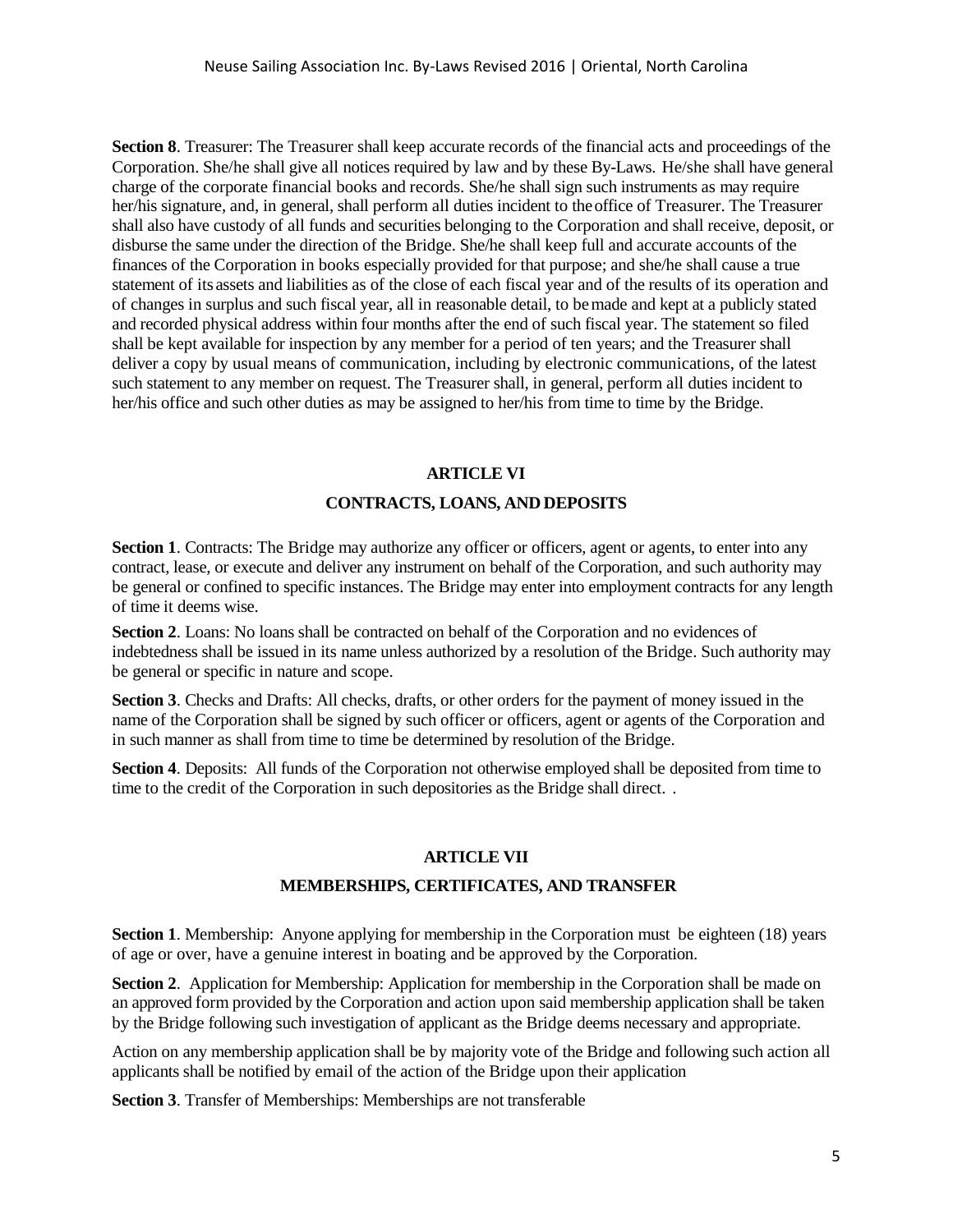**Section 4**. Suspension of Membership Rights: The membership rights of a member may be suspended by a majority vote of the Bridge

**Section 5.** Membership Certificates: The Corporation shall not issue certificates representing membership in the Corporation but the Secretary, and Treasurer of the Corporation shall maintain an electronic membership list for the Corporation which shall be available for inspection by all members. The list will include the name and address of each member and the effective date of each suchmembership.

**Section 6.** Closing and Transfer List and Fixing Record Dates: For the purpose of determining members entitled to notice of or to vote at any meeting of members or any adjournment thereof, or in order to make a determination of members for any proper purpose, the Bridge may provide that the membership list shall be closed for a stated period not to exceed thirty days.

If the membership list shall be closed for the purpose of determining members entitled to notice of, or to vote at any meeting of members, such list shall be closed for at least ten days immediately preceding such meeting.

In lieu of closing the membership list, the Bridge may fix in advance a date as the record date for any such determination of members, such record date in any case to be not more than thirty days and, in case of a meeting of members, not less than ten days immediately preceding the date on which a particular action requiring such determination of members is to be taken.

If the membership list is not closed and no record date is fixed for the determination of members entitled to notice of or to vote at a meeting of members, the date on which notice of the meeting is communicated by usually accepted means including electronic communications shall be the record date for such determination of members.

# **ARTICLE VIII**

# **GENERAL PROVISIONS**

**Section 1**. Waiver of Notice: Whenever any notice is required to be given to any member or member of the Bridgeunder the provisions of the North Carolina Non-Profit Corporation Act, or under the provisions of the charter or By-Laws of the Corporation, a waiver thereof in writing signed by the person or persons entitled to such notice, whether before or after the time stated therein, shall be equivalent to the giving of such notice.

**Section 2.** Dissolution: In the event of dissolution of the Corporation any assets then remaining shall be distributed to the non-profit Corporation(s) or association(s) as the Bridge shall determine will best effectuate the purposes expressed in Section 3 of the Articles of Incorporation.

*A nonprofit Corporation is required to set forth its principal office address in its Articles of Incorporation (N.C.G.S. § 55A-2-02). The Articles of Incorporation must set forth the street address (and the mailing address, if different from the street address) of the principal office and the county in which the principal office is located.*

# *Registered Office and Agent*

*A nonprofit Corporation is required to have a registered office and a registered agent (N.C. Gen. Stat. § 55D-30). The duty of the registered agent is to forward to the Corporation at its last known address any notice, process, or demand that is served on the Corporation. A registered agent must be:*